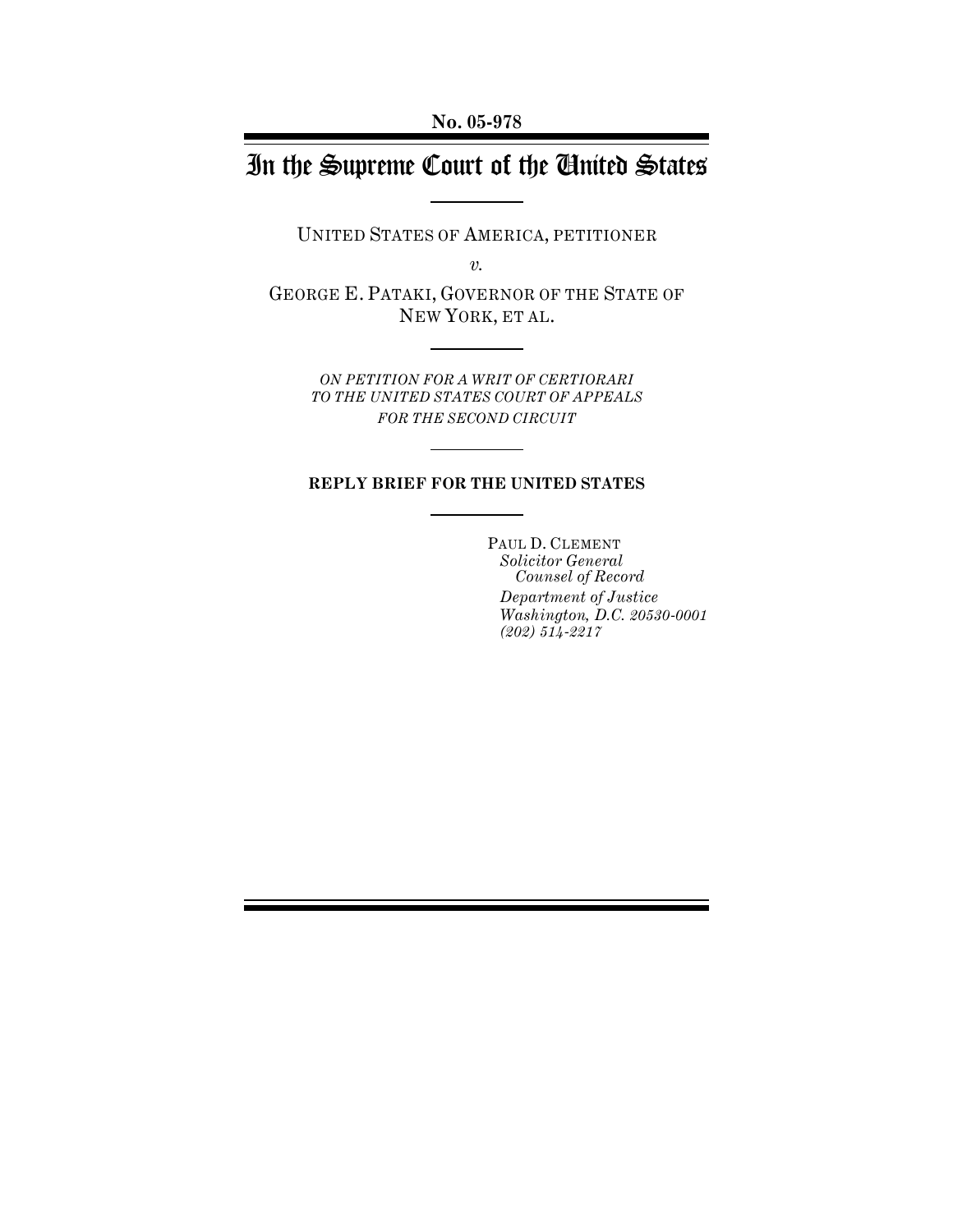# **TABLE OF CONTENTS**

|                | Page                                                            |
|----------------|-----------------------------------------------------------------|
| $\mathbf{A}$ . | This Court's decision in City of Sherrill                       |
|                | does not support respondents' position $\ldots \ldots \ldots 2$ |
| В.             | The court of appeals' decision conflicts                        |
|                | with Congress's judgment that claims                            |
|                | like these should be permitted to go forward $5$                |
| C.             | The United States is not subject to laches                      |
|                | when it sues in its sovereign capacity $\dots\dots\dots 8$      |
| $D_{\rm c}$    | The decision below warrants this Court's                        |
|                |                                                                 |

# **TABLE OF AUTHORITIES**

## Cases:

| City of Sherrill v. Oneida Indian Nation,                                |
|--------------------------------------------------------------------------|
|                                                                          |
| County of Oneida v. Oneida Indian Nation,                                |
|                                                                          |
| Gardner v. Panama R.R., 342 U.S. 29 (1951) $\ldots \ldots \ldots$ . 7    |
| Heckler v. Community Health Servs. of Crawford                           |
|                                                                          |
| $Heckman$ v. United States, 224 U.S. 413 (1912) $\ldots \ldots \ldots$ 2 |
|                                                                          |
| <i>Occidental Life Ins. Co. v. EEOC, 432 U.S. 355 (1977) </i> 8          |
| Oneida Indian Nation v. County of Oneida, 199                            |
|                                                                          |
|                                                                          |

# (I)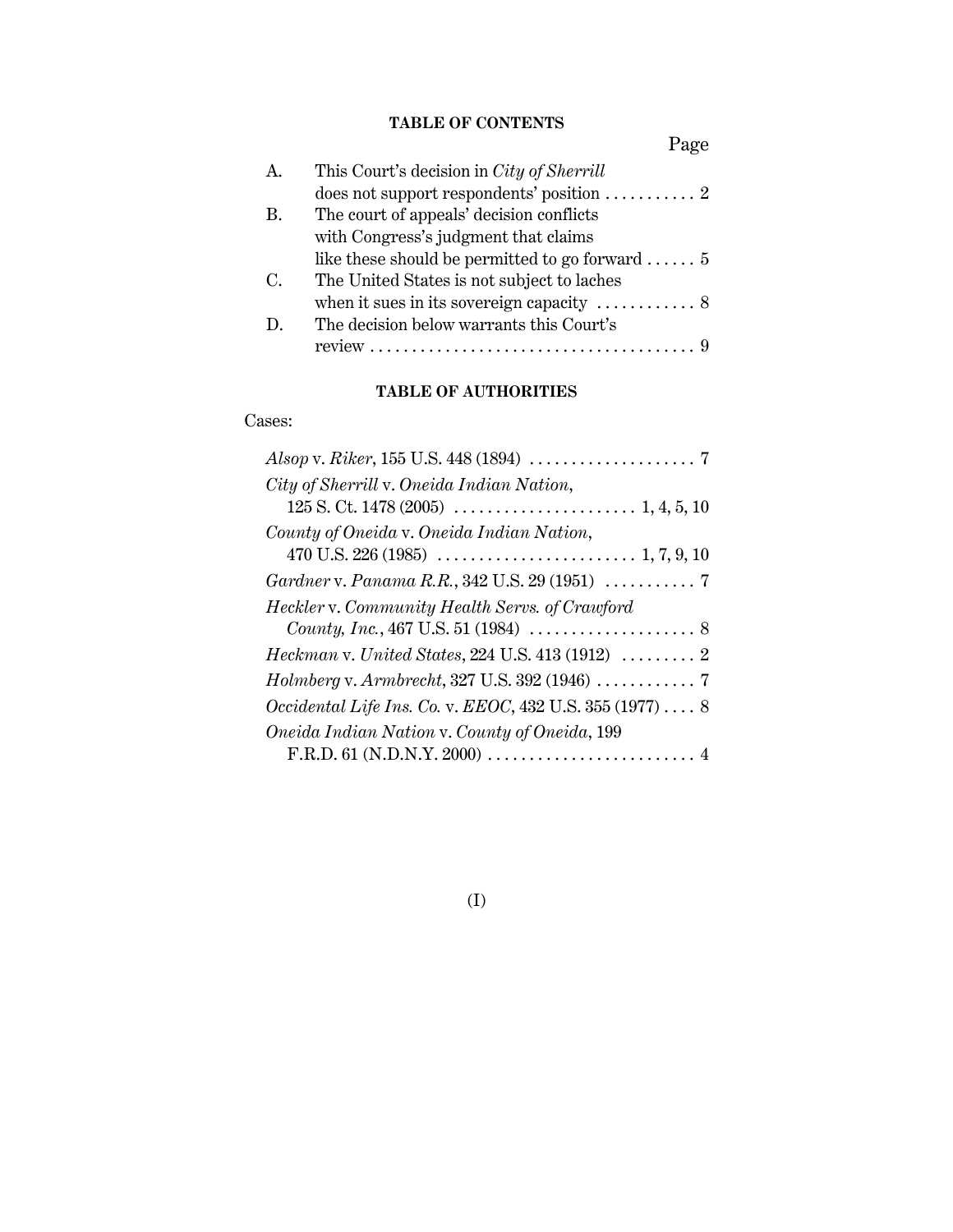| Statutes:                                                 | Page |
|-----------------------------------------------------------|------|
| Act of July 18, 1966, Pub. L. No. 89-505, 80 Stat. 304  6 |      |
| Indian Claims Limitation Act of 1982, Pub. L.             |      |
|                                                           |      |
|                                                           |      |
|                                                           |      |
|                                                           |      |
|                                                           |      |
|                                                           |      |

Miscellaneous:

| 48 Fed. Reg. (1983):                                   |  |
|--------------------------------------------------------|--|
|                                                        |  |
|                                                        |  |
| H.R. Rep. No. 1534, 89th Cong., 2d Sess. $(1966)$ 6, 7 |  |
| S. Rep. No. 1328, 89th Cong., 2d Sess. (1966)  6, 7    |  |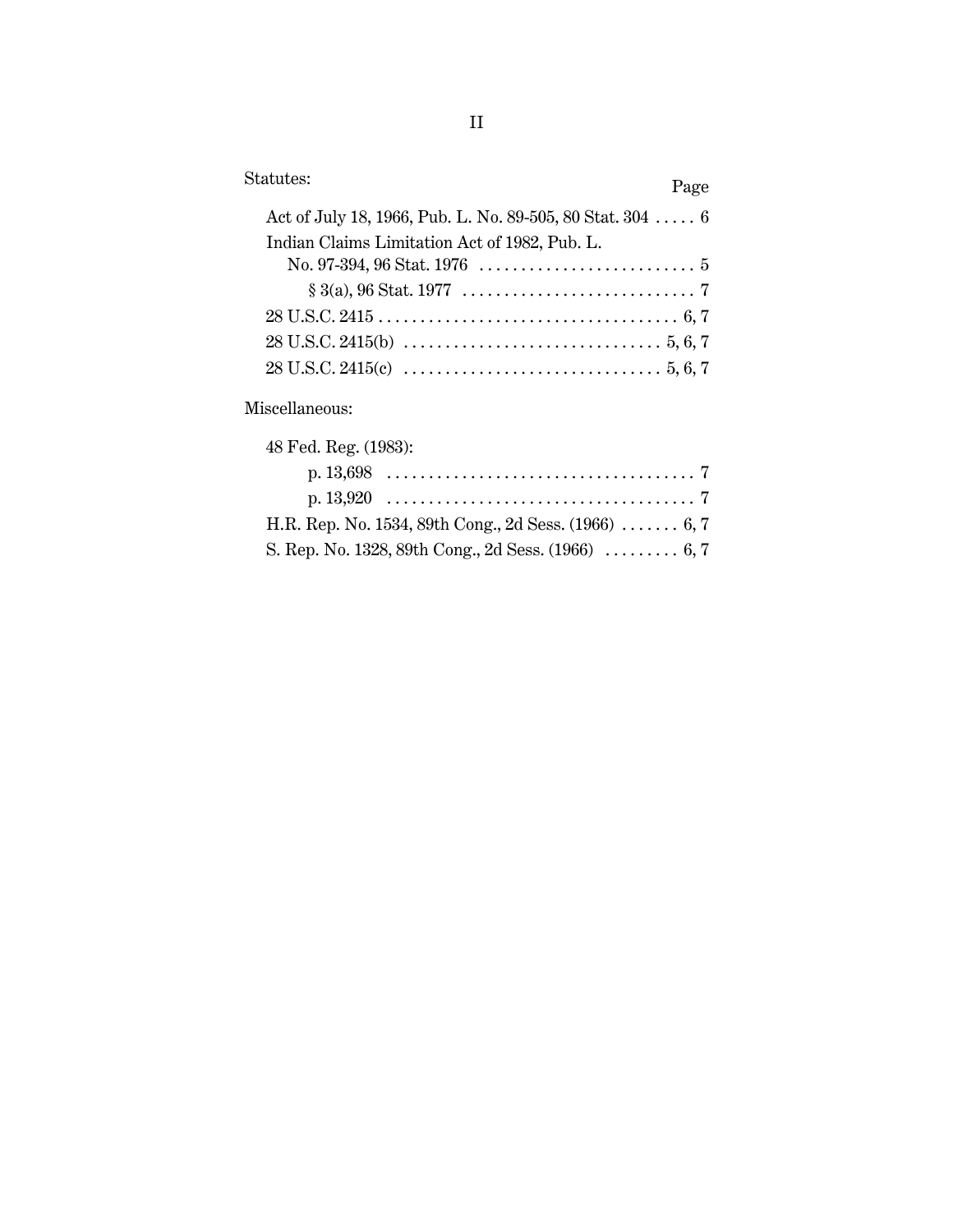#### **REPLY BRIEF FOR THE UNITED STATES**

Respondents contend that the suits filed by the Cayugas and the United States warrant dismissal under *City of Sherrill* v. *Oneida Indian Nation*, 125 S. Ct. 1478 (2005), because they are disruptive of settled expectations; that no statutory or other barrier exists to the application of laches in this setting; and that the issues presented here are not of sufficient importance to warrant this Court's review. Those arguments lack merit. Because the relief awarded by the district court was limited to money damages, this case is controlled not by *City of Sherrill* but by *County of Oneida* v. *Oneida Indian Nation*, 470 U.S. 226 (1985) (*Oneida II*), in which this Court allowed functionally indistinguishable damages claims to go forward. The court of appeals' disposition of this case is contrary to *Oneida II*, to Acts of Congress specifically designed to govern the timeliness of claims like these, and to the settled principle that the United States is not subject to laches when it sues in its sovereign capacity. The practical effect of the court's decision is to render nugatory extended litigation (in this and similar cases) that has proceeded in reliance on *Oneida II*, even though the Cayugas' claims were endorsed by the United States and both the tribal and governmental complaints were timely filed under the applicable statutes of limitations. Furthermore, the result of the decision below is to preclude *any* redress for "grave" wrongs by the State of New York, *City of Sherrill*, 125 S. Ct. at 1491 n.11, in violation of treaty and statutory protections of the Tribes' lands. In light of the court of appeals' broad ruling, only review by this Court can now ensure that the United States will be able to fulfill its obligations to obtain redress for the Cayugas and other New York Indians whose lands

(1)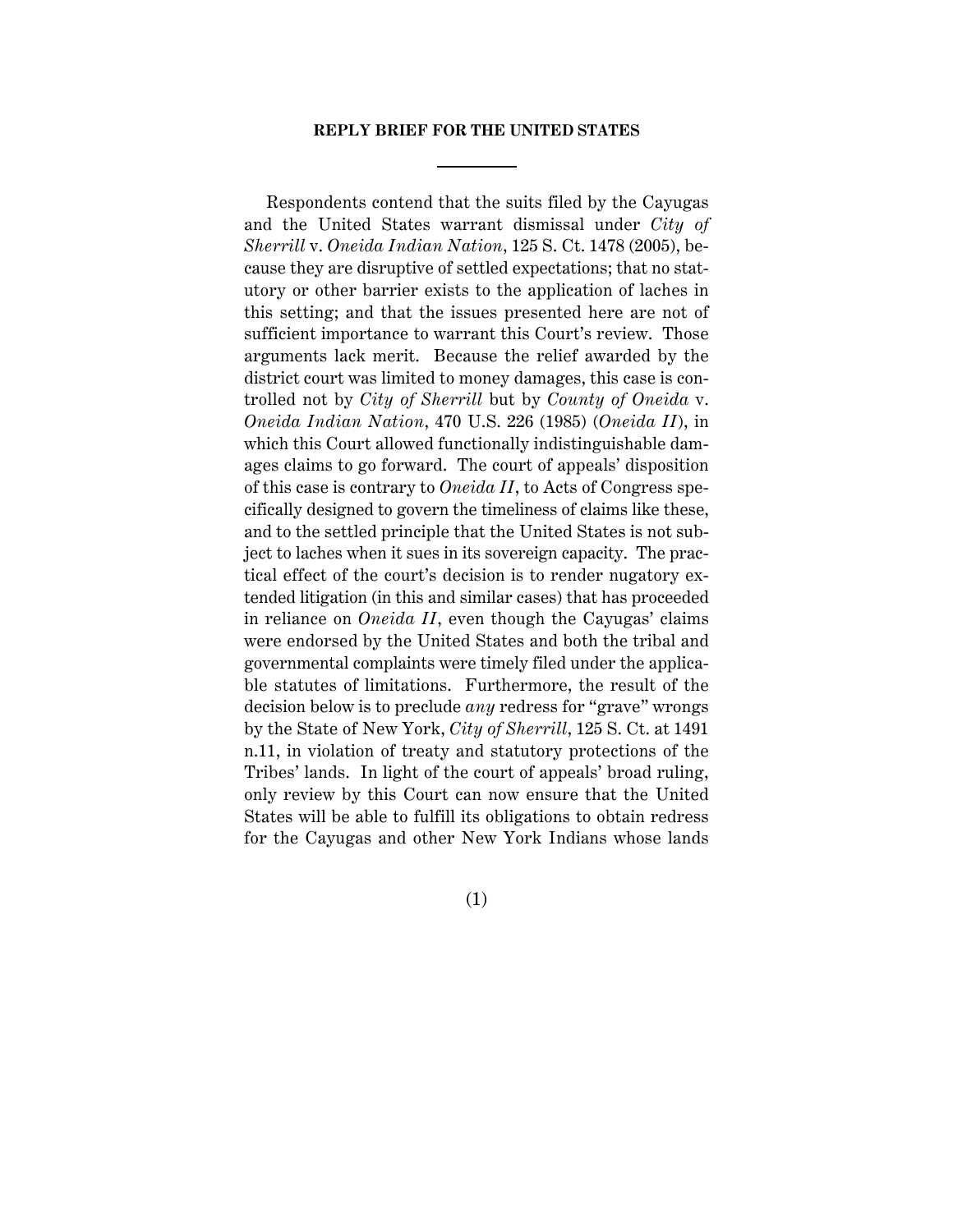were obtained from them in violation of explicit treaty and statutory provisions. See *Heckman* v. *United States*, 224 U.S. 413, 437 (1912); Pet. 26. For all these reasons, the petition for a writ of certiorari should be granted.

### **A. This Court's Decision In** *City Of Sherrill* **Does Not Support Respondents' Position**

Respondents contend (Br. in Opp. 13-17) that judicial consideration of the land claims filed by the Cayugas and the United States entails unacceptably disruptive consequences, and that the court of appeals' decision in this case therefore follows logically from *City of Sherrill*. Respondents' reliance on *City of Sherrill* is misplaced.

1. Respondents emphasize (*e.g.*, Br. in Opp. 15) that the Cayugas have pursued an ejectment remedy throughout this litigation. As our petition for a writ of certiorari explains (at 19-20), however, it is an established principle of federal civil procedure that, if a plaintiff's claim is meritorious and the district court can identify *some* form of appropriate relief, the plaintiff's own failure specifically to request that remedy in its complaint provides no basis for dismissal of the suit. Respondents do not address that point; they make no effort to ground their argument in generally applicable procedural rules; and they cite no case holding that a plaintiff's request for relief that a court later declines to award on equitable grounds justifies dismissal of its complaint.

Thus, if the district court had determined at the outset of this case that equitable considerations would bar ejectment of the current landowners, the court could not have dismissed the suit on that ground. Although the district court did not rule definitively on that remedial question until 1999 (see Pet. App. 359a-387a), the court made clear as early as 1983 that an order ousting current landholders would not necessarily follow from a favorable ruling on the merits of the Cayugas'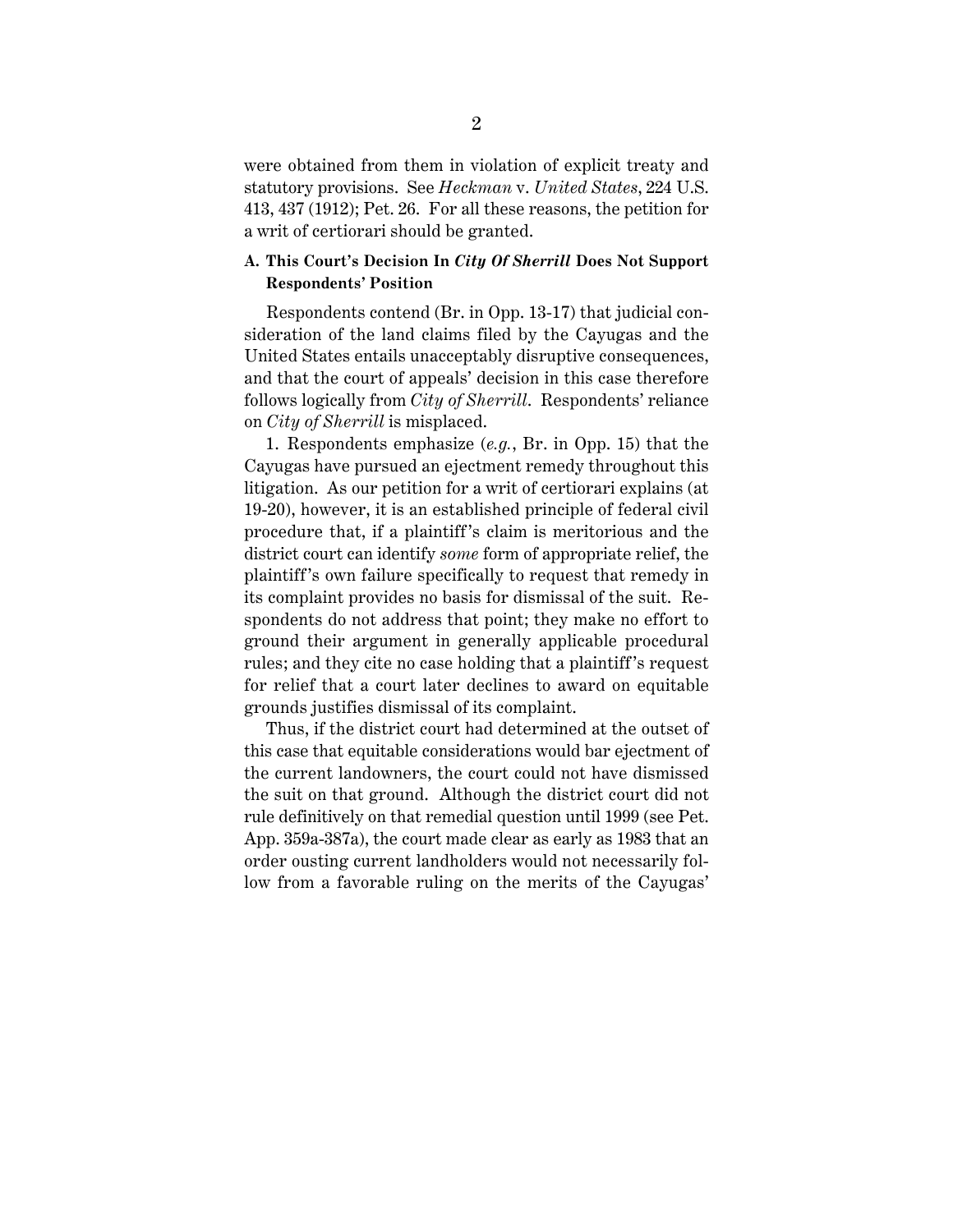claims, and that an award of money damages might ultimately be found to be an appropriate substitute. See *id*. at 485a; Pet. 20 n.2. As a practical matter, the suit thus proceeded in the same way as if the Cayugas' complaints had included prayers for damages for the value of the land as an alternative to the preferred remedy of ejectment. This Court's decision in *City of Sherrill* supports the district court's reliance on equitable factors as a basis for denying the Cayugas their preferred remedy, but it in no way suggests that the suit should have been dismissed *ab initio*.

2. Respondents also contend (Br. in Opp. 14) that the district court's damages award is disruptive because it "flow[s] directly from the finding that the Cayugas are entitled to possession" of the relevant lands. Respondents further suggest (*id*. at 16) that the damages award, if not reversed, could serve as a predicate for additional relief that "could jeopardize local mortgages and inhibit investment in local real estate and businesses." Those arguments are misconceived.

The district court held that the Cayugas had never lawfully been divested of title to the relevant lands, and that their right to possession had therefore been violated. The court took pains, however, to fashion a remedy that would *finally* resolve the Cayugas' claims *without* calling into question the right of current occupants to remain on the land or to sell the property to others. In light of the care taken by the district court to avoid the disruptive consequences that respondents hypothesize, the court's decision could not reasonably be invoked to support a future order that would cast doubt on current patterns of land occupancy and ownership in the region.

The apparent thrust of respondents' argument is that, because equitable considerations precluded the district court from following its core merits ruling (*i.e.*, that the Cayugas were unlawfully divested of their lands in 1795 and 1807) to its logical remedial conclusion, the court could not order any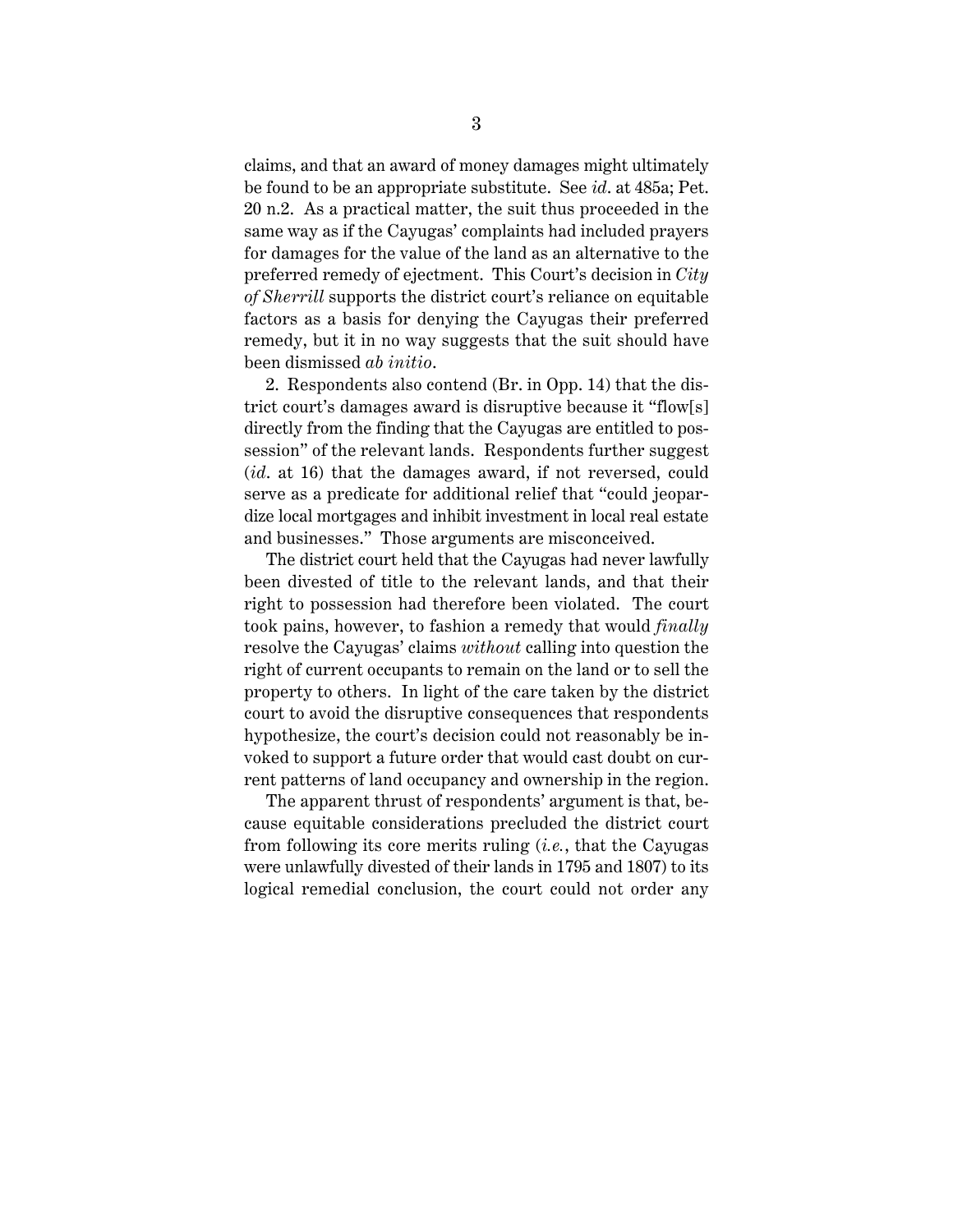relief at all—or even determine that the Cayugas' rights were violated. *City of Sherrill* provides no support for that all-ornothing conception of the district court's remedial authority. To the contrary, the Court in *City of Sherrill* praised the district judge who presided over this case for "transcend[ing] the theoretical" and adopting "a pragmatic approach" in his conduct of the parallel Oneida land-claim litigation, in which the judge (as here) denied an ejectment remedy while determining that damages from parties other than private landowners would remain available. 125 S. Ct. at 1488 (quoting *Oneida Indian Nation* v. *County of Oneida*, 199 F.R.D. 61, 92 (N.D.N.Y. 2000)); see Pet. 16. This Court quoted with approval the district court's observation that there "is a sharp distinction between the *existence* of a federal common law right to Indian homelands and how to *vindicate* that right." 125 S. Ct. at 1489 (quoting *Oneida Indian Nation*, 199 F.R.D. at 90). Respondents' contention that the unavailability of actual ejectment requires dismissal of the underlying claims is the antithesis of the "pragmatic approach" that the *City of Sherrill* Court endorsed.<sup>1</sup>

3. Respondents contend (Br. in Opp. 17) that "the potential award of billions of dollars in money damages in this case and the other New York land claim cases would have a dramatic impact on the State's budgetary and fiscal planning and place an extraordinary burden on the State's taxpayers." It is perverse, however, to suggest that the magnitude of the Cayugas' injury—which reflects the magnitude of the State's wrong—is a basis for denying the United States and the Cayugas any

<sup>1</sup> As respondents observe (Br. in Opp. 13), this Court in *City of Sherrill* "noted approvingly the refusal of the same district judge who handled this case to eject 20,000 landowners in the Oneida land claim." It surely did not escape this Court's attention, however, that the district court in the Oneida land-claim suit noted the potential availability of damages from other defendants and allowed the suit to continue even after holding ejectment to be inappropriate.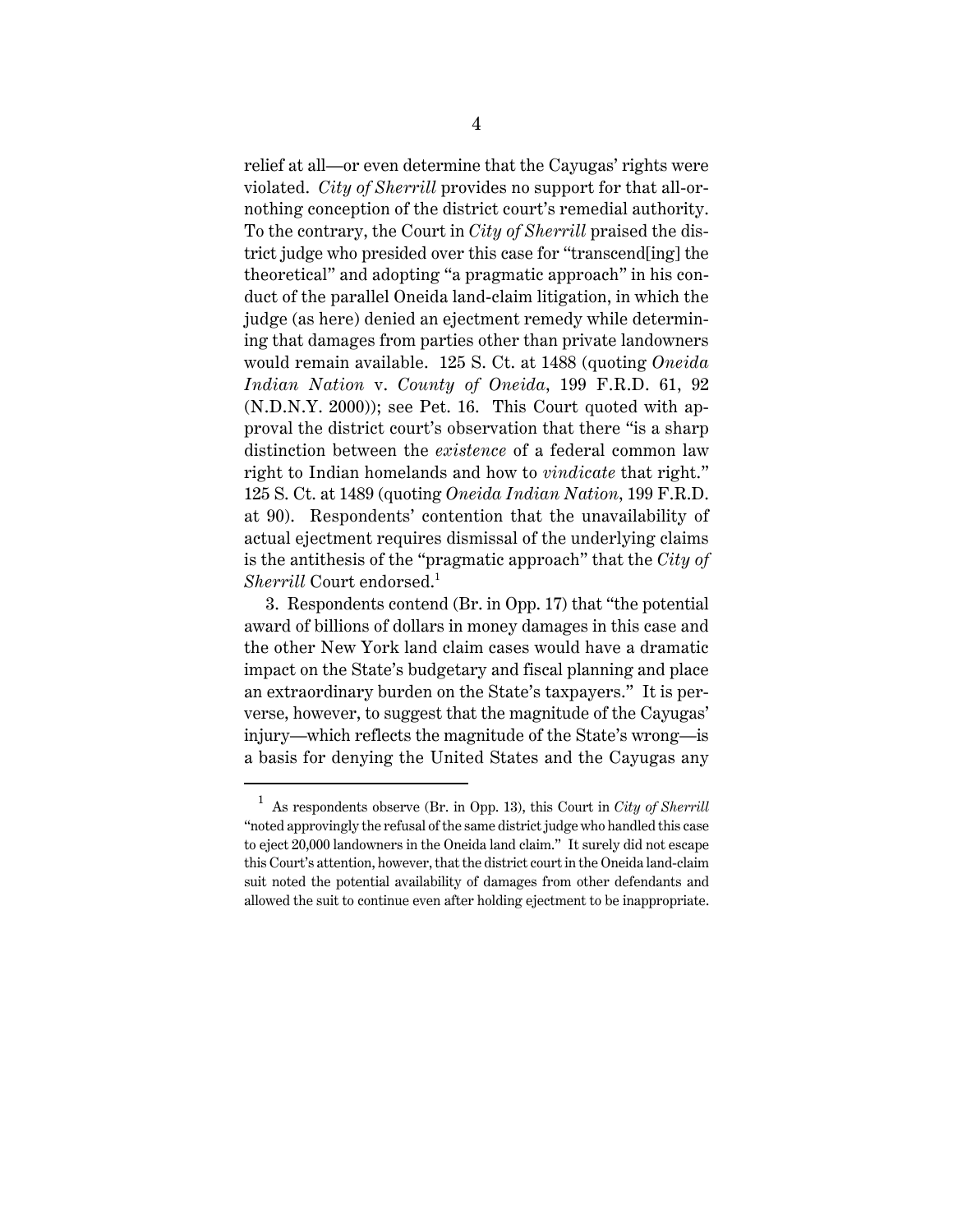relief whatever. The district court relied on various equitable considerations in reducing by 60% the amount of prejudgment interest that it awarded. Pet. App. 320a; see Pet. 8, 27 n.7. If this Court grants certiorari and reverses the judgment of the Second Circuit, respondents are free to argue on remand (to the extent that the issue has been properly preserved) that further reduction of the prejudgment interest award would be appropriate. The size of the award cannot, however, properly be treated as a justification for dismissal of the suits filed by the United States and the Cayugas. $<sup>2</sup>$ </sup>

# **B. The Court Of Appeals' Decision Conflicts With Congress's Judgment That Claims Like These Should Be Permitted To Go Forward**

As the certiorari petition of the United States explains (at 21-25), the court of appeals' dismissal of these suits on the ground of laches is particularly inappropriate because Congress, in 28 U.S.C. 2415(b) and in the Indian Claims Limitation Act of 1982, Pub. L. No. 97-394, 96 Stat. 1976 (1982 Act), enacted provisions governing the timeliness of the damages claims at issue here. Respondents contend (Br. in Opp. 19-20) that Section 2415(b) and the 1982 Act are inapplicable because 28 U.S.C. 2415(c) states that "[n]othing herein shall be deemed to limit the time for bringing an action to establish the title to, or right of possession of, real or personal property." Respondents' reliance on Section 2415(c) is misplaced.

By its terms, 28 U.S.C. 2415(b) encompasses "every action for money damages brought by the United States or an officer or agency thereof which is founded upon a tort." Section

<sup>&</sup>lt;sup>2</sup> Respondents seek (Br. in Opp. 17) to distinguish this Court's decision in *Oneida II* on the ground that *Oneida II* culminated in a relatively modest damages award. The suit in *Oneida II*, however, was understood to be a "test case" brought to clarify the legal principles that would govern litigation involving much larger tracts of land. *City of Sherrill*, 125 S. Ct. at 1486.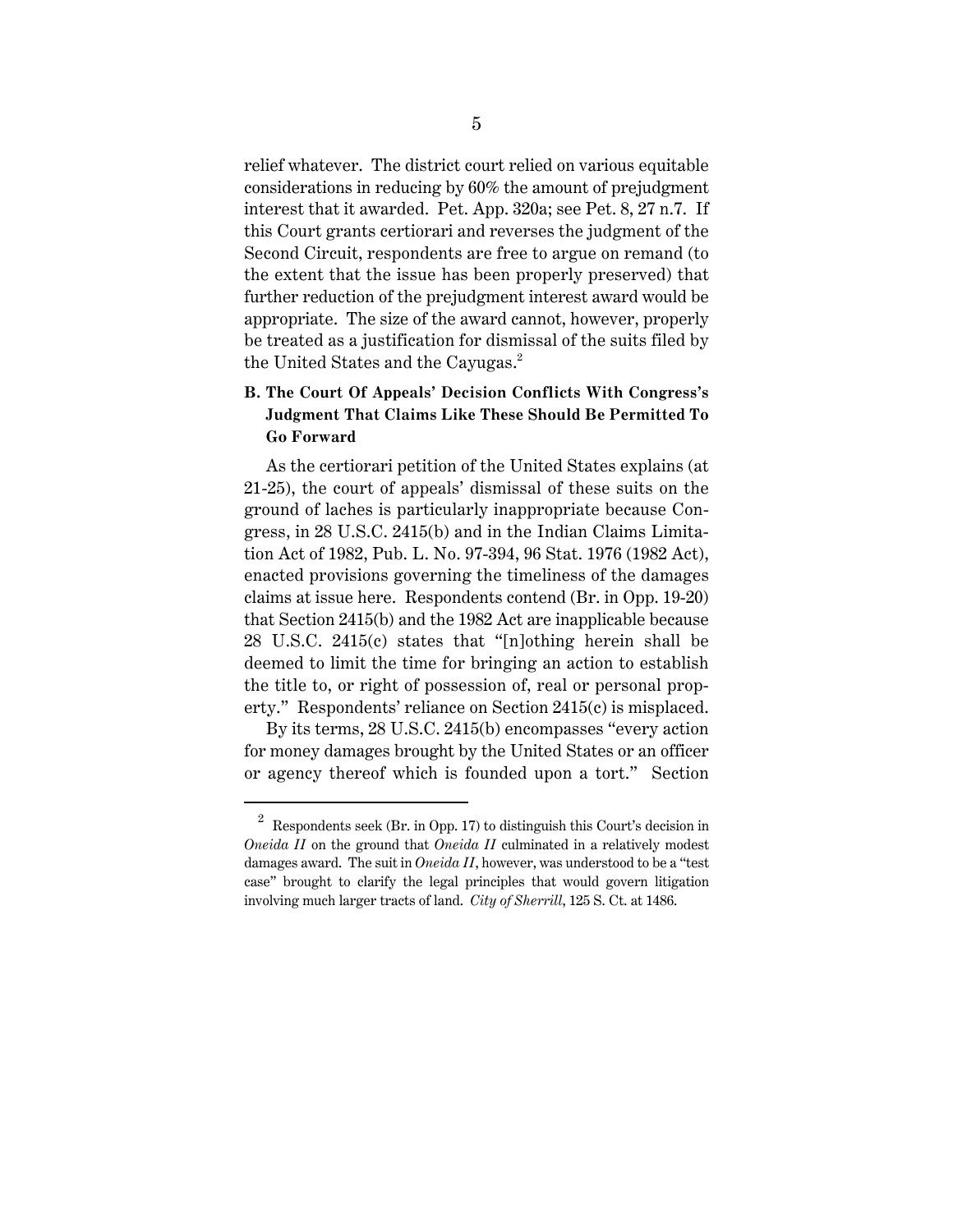2415(b) covers "action[s] to recover damages resulting from a trespass on lands of the United States" and "action[s] for conversion of property of the United States," as well as suits within those categories that are brought "for or on behalf of a recognized tribe, band or group of American Indians, including actions relating to allotted trust or restricted Indian lands." 28 U.S.C. 2415(b). Section 2415(c)'s reference to "action[s] to establish the title to, or right of possession of, real or personal property," 28 U.S.C. 2415(c), should not be read so broadly as to subvert Congress's intent that *damages* actions for trespass or conversion would be subject to defined statutory limitations periods. Subsections (b) and (c) are best reconciled by construing 28 U.S.C. 2415(c) as limited to suits seeking *prospective* relief establishing title or right of possession, not as extending to damages claims in which title to real or personal property is an element of the cause of action.<sup>3</sup>

<sup>3</sup> Section 2415(c) was enacted in 1966 as part of the law that first established a statute of limitations governing suits by the United States. See Pub. L. No. 89-505, 80 Stat. 304; Pet. 21. The legislative history explains that Section 2415(c) "makes it clear that no one can acquire title to Government property by adverse possession or other means. This is done by providing that there is no time limit within which the Government must bring actions to establish title to or right of possession of real or personal property of the United States." S. Rep. No. 1328, 89th Cong., 2d Sess. 3 (1966); see H.R. Rep. No. 1534, 89th Cong., 2d Sess. 5 (1966) (identical language). Congress's intent to preclude the acquisition of government property through adverse possession is fully consistent with its decision to limit the time within which the United States may seek *damages* for *prior* trespasses or conversions.

At least with respect to the complaint filed by the United States on the Cayugas' behalf, moreover, 28 U.S.C. 2415(c) is particularly unhelpful to respondents' position, since the United States' suit clearly would not be timebarred if it were encompassed by Section 2415(c). In providing that government suits "to establish the title to, or right of possession of, real or personal property" are not subject to the limitations periods contained in other subsections of 28 U.S.C. 2415, Congress did not anticipate that such actions would be subject to *alternative* timing requirements. Rather, Congress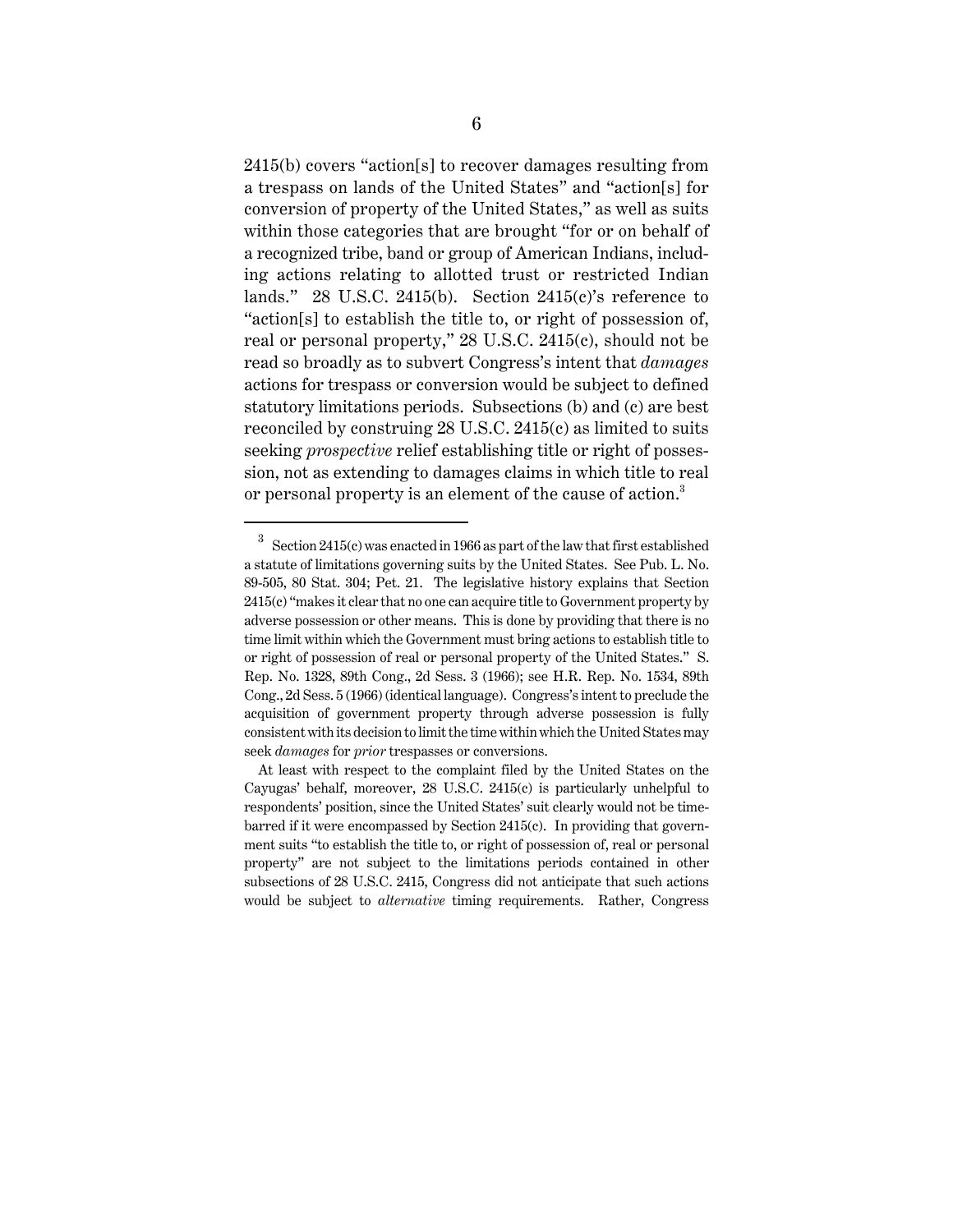That reading of 28 U.S.C. 2415(b) and (c) is also consistent with the manner in which the Secretary of the Interior has administered the 1982 Act. The 1982 Act required the Secretary to publish, within 90 days of the law's enactment, a list of Indian claims "which, but for the provisions of [the 1982] Act, would be barred by the provisions of section 2415 of title 28, United States Code." 1982 Act, § 3(a), 96 Stat. 1977. The Secretary included the Cayuga land claim on the required list, see 48 Fed. Reg. 13,920 (1983); Pet. 22, and explained that "[t]he vast majority of the listed claims involve trespasses to Indian land," 48 Fed. Reg. at 13,698. Inclusion of the Cayugas' claim on that list would have been superfluous if, as respondents contend, the limitations period set forth in 28 U.S.C. 2415 were inapplicable to damages actions alleging trespass onto or conversion of tribal lands.<sup>4</sup>

intended that there would be "no time limit" at all for such suits. S. Rep. No. 1328, *supra*, at 3; H.R. Rep. No. 1534, *supra*, at 5; see Pet. 25-27 (explaining that principles of laches do not apply when the United States sues in its sovereign capacity); pp. 8-9, *infra* (same). Respondents' contention that the United States' suit is encompassed by Section 2415(c) therefore undermines its argument that the suit should be dismissed. See *Oneida II*, 470 U.S. at 243-244 n.15.

<sup>4</sup> Respondents also contend (Br. in Opp. 20) that "laches may bar actions that are otherwise within the statute of limitations," but the cases they cite (*id*. at 20-21) do not support their position here. In *Holmberg* v. *Armbrecht*, 327 U.S. 392, 393-398 (1946), the Court held that a federal court sitting in equity should apply federal principles of laches rather than borrowing a state statute of limitations. *Alsop* v. *Riker*, 155 U.S. 448 (1894), also involved a potentially applicable state-law limitations period (*id*. at 460), and the Court, in holding that the plaintiff 's suit for equitable relief should be dismissed on the ground of laches (*id*. at 460-461), stated that the dismissal would be "without prejudice to an action at law" (*id*. at 461). The Court in *Gardner* v. *Panama R.R.*, 342 U.S. 29, 30-31 (1951) held that, when the plaintiff 's earlier timely-filed suit had been abated through an amendment to the Federal Tort Claims Act, her subsequent admiralty action was not barred by laches even though the applicable statute of limitations would have precluded any suit at law. None of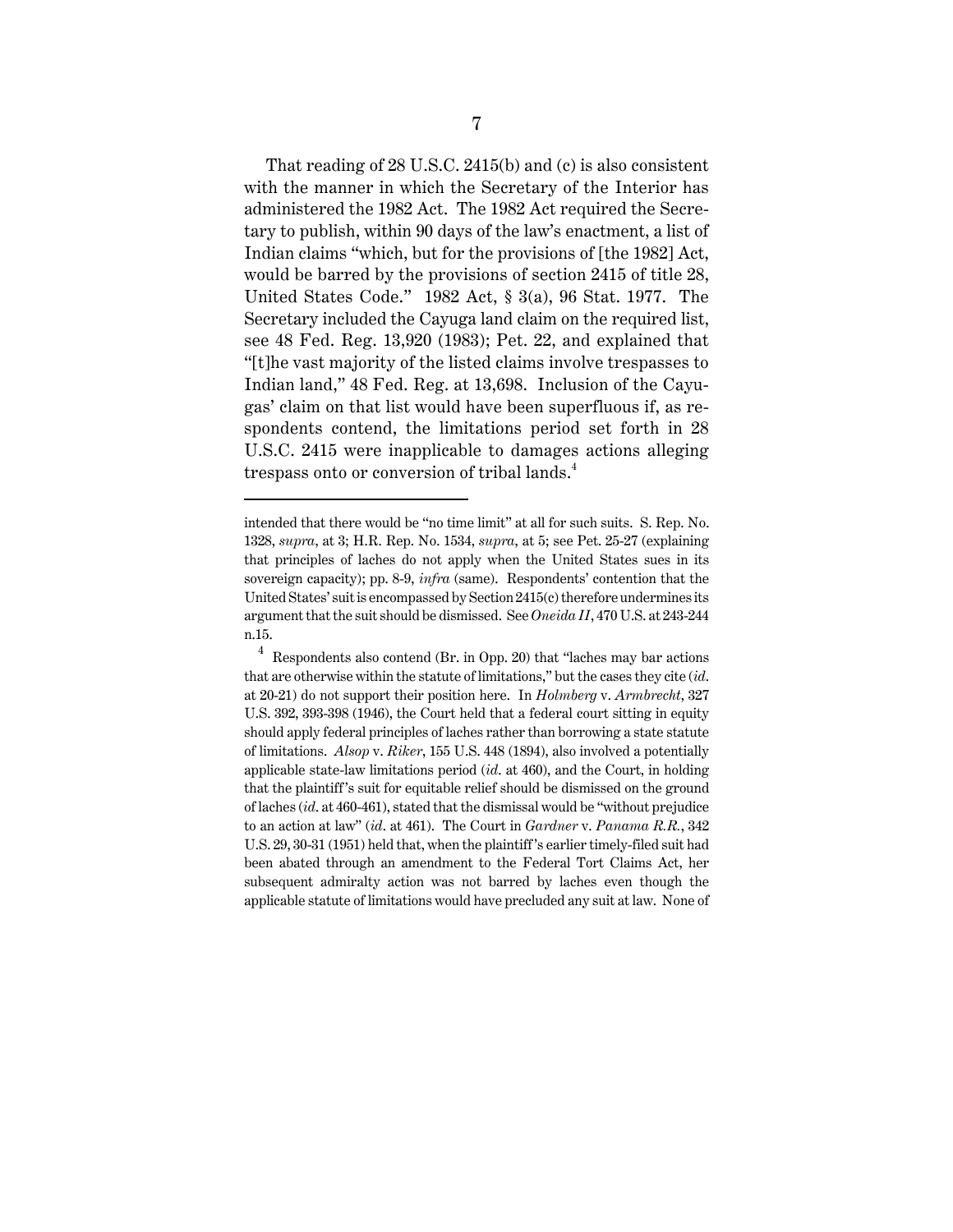### **C. The United States Is Not Subject to Laches When It Sues In Its Sovereign Capacity**

Relying on *Occidental Life Insurance Co.* v. *EEOC*, 432 U.S. 355 (1977), and *Heckler* v. *Community Health Services of Crawford County, Inc.*, 467 U.S. 51 (1984), respondents contend (Br. in Opp. 21) that "an action by the United States may be precluded by laches, even when the United States is acting in its sovereign capacity." Respondents' reliance on those decisions is misplaced. In *Occidental Life*, the Court indicated that the Equal Employment Opportunity Commission's undue delay in seeking backpay may be relevant to the *amount* of any monetary remedy, but it did not suggest that such delay could provide a basis for dismissal of the suit *ab initio*. 432 U.S. at 372-373; Pet. 27 n.7. And *Community Health Services* involved estoppel against the government, not laches. The Court in *Community Health Services*, while noting the "substantial" arguments favoring a categorical ban on the application of estoppel against the United States, left open the possibility that exceptional cases might arise in which estoppel could appropriately be invoked against the government. 467 U.S. at 60-61. The Court made clear, however, that a party claiming estoppel against the government must demonstrate, at a minimum, that it reasonably relied to its detriment on the government's misrepresentations of fact. See *id*. at 59, 61. Respondents can make no such showing.

"As has been its strategy throughout this litigation, the State attempts to divert attention away from its own actions by pointing the finger at the Federal Government." Pet. App. 293a (district court opinion). Undoubtedly there have been lengthy periods of this Nation's history during which federal officials were less than vigilant in their enforcement of the

those cases suggests that a claim for damages can be dismissed on the ground of laches when suit is filed within a limitations period established by Congress.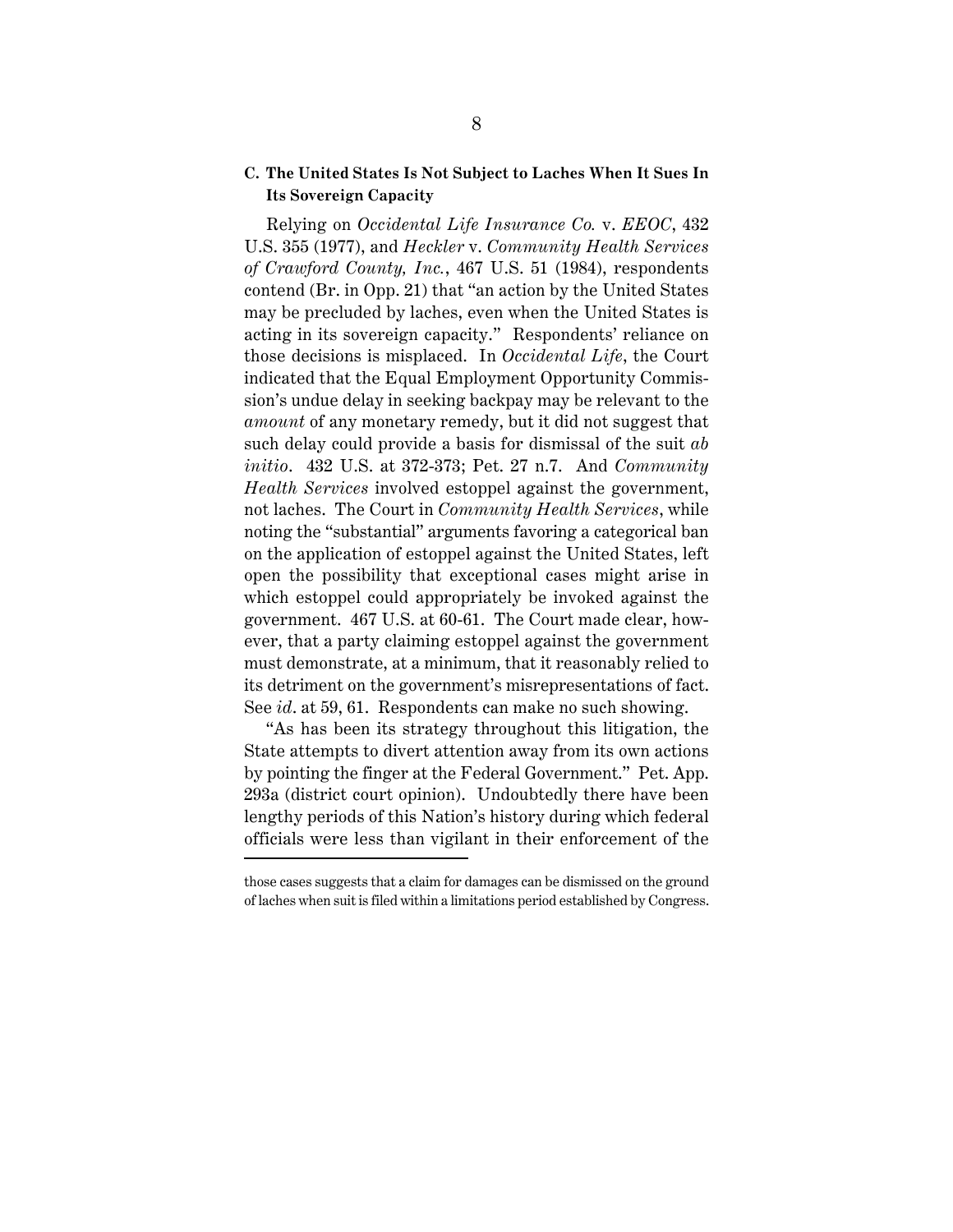Trade and Intercourse Acts.<sup>5</sup> The federal government's prior failures to prevent or to obtain redress for illegal purchases of tribal land, however, cannot reasonably be equated with the State's deliberate violations of the law, through which New York derived a substantial profit.<sup>6</sup>

### **D. The Decision Below Warrants This Court's Review**

More than 20 years ago, this Court in *Oneida II* allowed tribal land claims like these to go forward, rejecting the contention that the suits were time-barred. See Pet. 14. Respondents contend (Br. in Opp. 18) that the decision below does not conflict with *Oneida II* because this Court in *Oneida II* did not rule definitively on the availability of a laches defense. As our petition for a writ of certiorari explains (at 14), however, the Court was scarcely agnostic as to the applicability of

<sup>5</sup> As the Court observed in *Oneida II*, the legislative history of the 1982 Act and its statutory predecessors (see Pet. 21-22) "is replete with evidence of Congress' concern that the United States had failed to live up to its responsibilities as trustee for the Indians." 470 U.S. at 244. Congress reacted to those prior failures, however, not by declaring ancient land claims to be extinguished, but by enacting a statute that *preserves* such claims. Under the limitations provisions of that statute, the suits filed by the Cayugas and by the United States are indisputably timely.

 $6$  Respondents note (Br. in Opp. 5-6 & n.7) that federal Indian agents were present and witnessed the agreements in 1795 and 1807 by which the State sought to purchase land from the Cayugas. Respondents do not seriously contend, however, that the federal government authorized the transactions as required by the Trade and Intercourse Acts, which required formal ratification by a Treaty of the United States. Indeed, the district court found that the 1795 and 1807 sales did not receive the requisite federal approval. See Pet. App. 442a. Respondents further suggest (*e.g.*, Br. in Opp. 1) that the Cayugas acquiesced in the dispossession of their land until the first of these suits was filed in 1980. The district court, however, described the Cayugas' sustained efforts from 1853 until 1980 to obtain additional compensation from the State (Pet. App. 294a-298a), and in any event inaction by a Tribe does not erase a violation of the Trade and Intercourse Acts.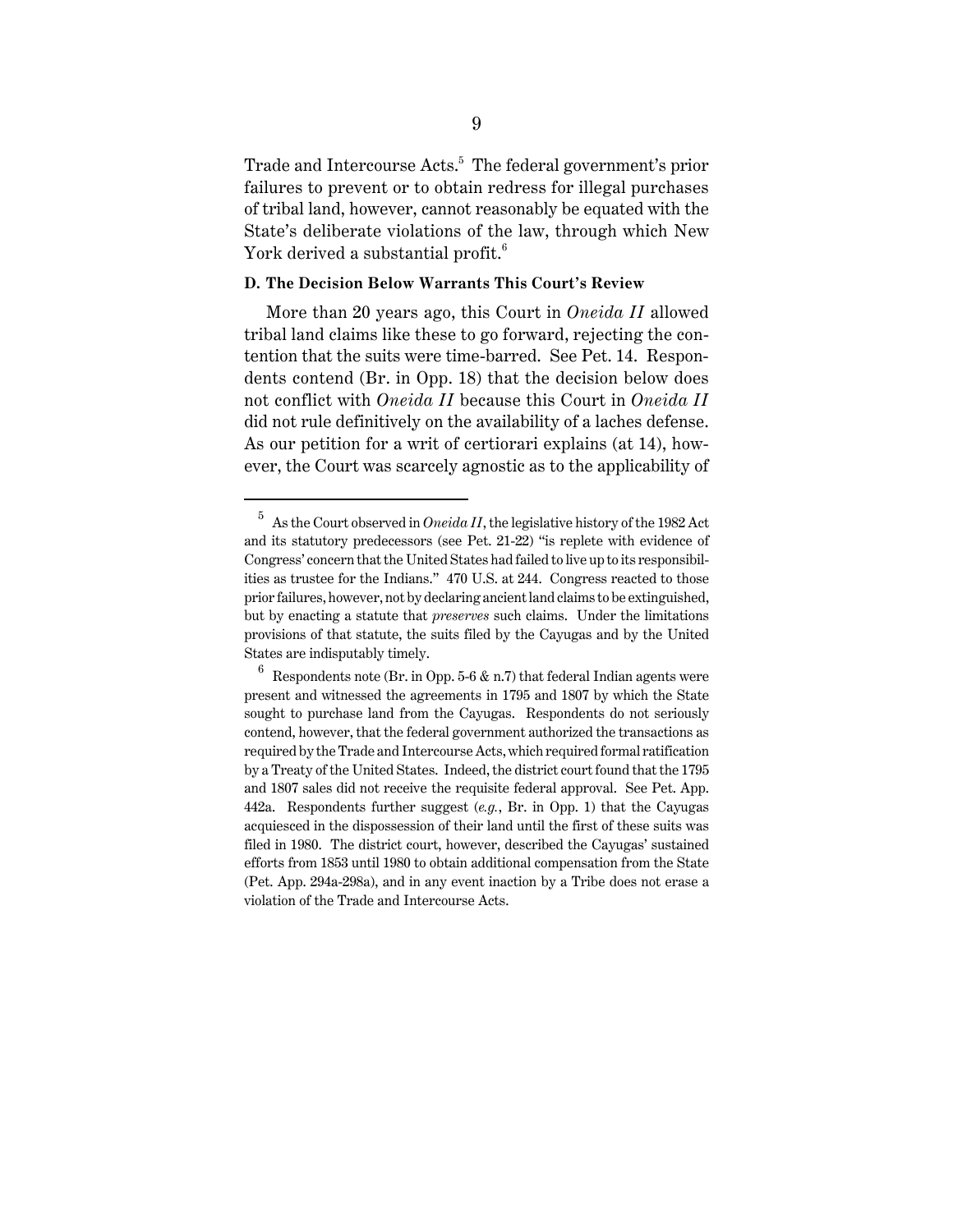laches. Rather, the Court observed that "application of the equitable defense of laches in an action at law would be novel indeed," 470 U.S. at 244 n.16—a point the Court reiterated in *City of Sherrill* with respect to damages claims, see 125 S. Ct. at 1494 n.14—and it identified various ways in which recognition of such a defense would be inconsistent with federal law and policy, see *Oneida II*, 470 U.S. at 244-245 n.16; Pet. 14.

The suit that was before the Court in *Oneida II*, moreover, was understood to be a "test case" (see note 2, *supra*) whose disposition would guide the lower courts in their adjudication of similar suits brought by other Tribes. The unmistakable import of the Court's decision was that the passage of time since the wrongs complained of did not provide a basis for dismissal of damages actions alleging illegal acquisitions of tribal lands. The litigation that has since proceeded in reliance on that decision has consumed an extraordinary amount of time and resources. The question whether all such lawsuits were subject to dismissal *ab initio* should be resolved by this Court, not by a divided panel of the court of appeals. That is especially so because the result of the decision below is to preclude any redress for the Cayugas and other New York Indians for grave wrongs committed by the State in clear violation of treaty and statutory provisions adopted by the Nation for the protection of the Indians.

#### \* \* \* \* \*

For the foregoing reasons and those stated in the petition for a writ of certiorari, the petition for a writ of certiorari should be granted.

Respectfully submitted.